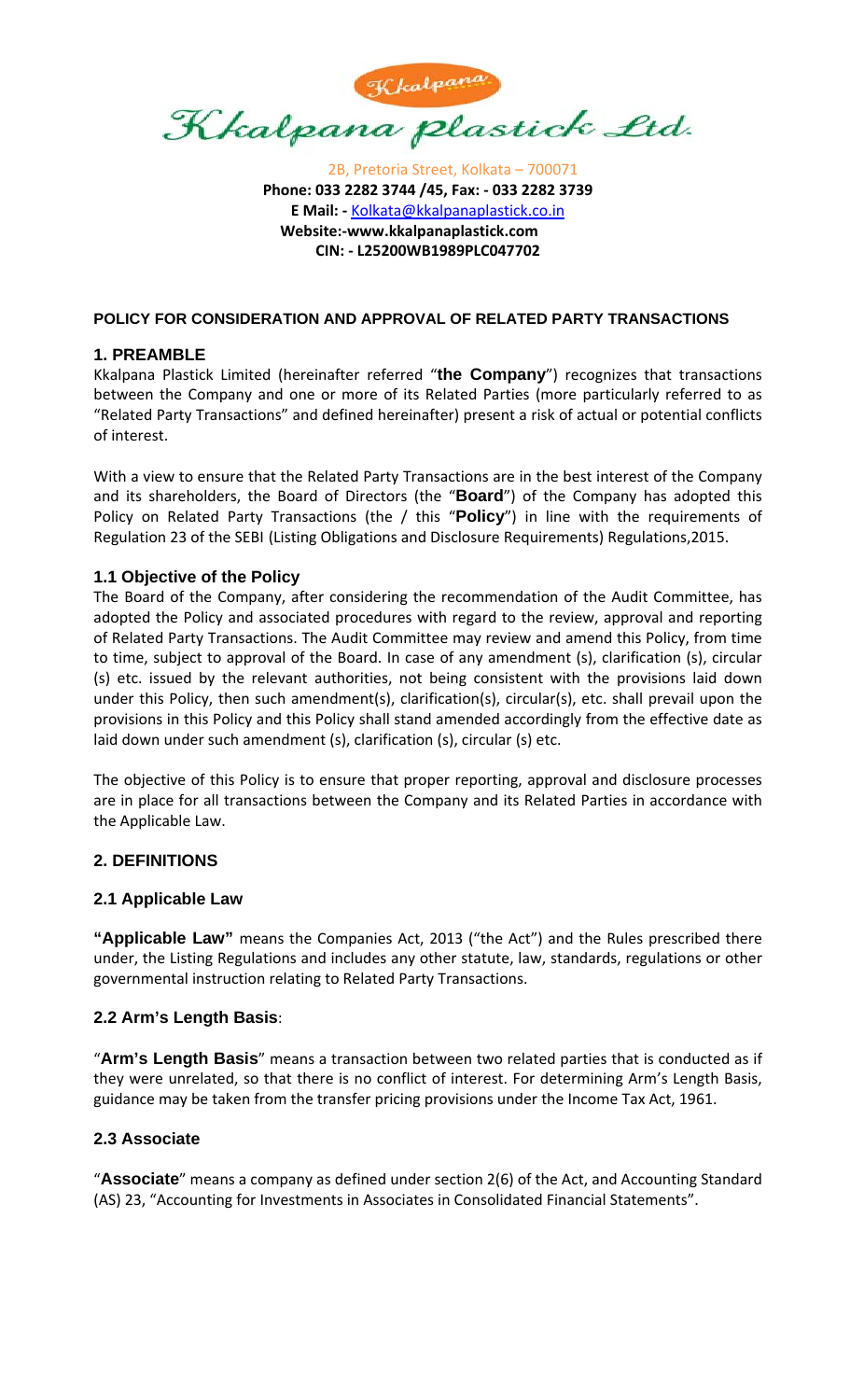## **2.4 Audit Committee**

"**Audit Committee**" means the Audit Committee of the Board which as on date complies with the provisions of Section 177 of the Act read with applicable Rules and Regulation 18 of the SEBI (Listing Obligations and Disclosure Requirements) Regulations, 2015.

## **2.5 Body Corporate**

"**Body Corporate**" means an entity as defined in Section 2(11) of the Act.

### **2.6 Regulation 23**

**"Regulation 23"** means the Regulation 23 of the SEBI (Listing Obligations and Disclosure Requirements) Regulations, 2015.

### **2.7 Director**

**"Director"** means a person as defined in Section 2(34) of the Act.

### **2.8 Key Managerial Personnel**

**"Key Managerial Personnel"** mean the officers of the Company as defined in Section 2(51) of the Act and Rules prescribed there under.

### **2.9 Employees**

**"Employees"** mean the employees and office‐bearers of the Company, including but not limited to Whole‐Time Directors.

### **2.10 Ordinary Course of Business**

**"Ordinary Course of Business"** means all such acts and transactions undertaken by the Company in the normal routine to conduct its business operations and activities and includes all such activities which the Company can undertake as per the Objects clause of the Memorandum of Association of the Company. The Company should take into account the frequency of the activity and its continuity carried out in a normal organized manner for determining what is in the Ordinary Course of Business.

### **2.11 Material Related Party Transactions**

"**Material Related Party Transactions**" means a transaction with a Related Party which exceeds the threshold of 10 % of the annual consolidated turnover of the Company as per its latest audited financial statements or any other law or regulation including any amendment or modification thereof, as may be applicable.

### **2.12 Relative**

**"Relative"** shall have the meaning assigned to it in Section 2(77) of the Act and the Rules prescribed there under and Regulation 23.

### **2.13 Related Party**

**"Related Party"** means an individual, entity, firm, body corporate or person as defined in Section 2(76) of the Companies Act, or under the applicable accounting standards:.

### **2.14 Related Party Transactions**

**"Related Party Transactions**" means such transactions directly or indirectly involving any Related Party as specified under Section 2(76) read with Section 188 of the Act, or Rules prescribed there under and under Regulation 23.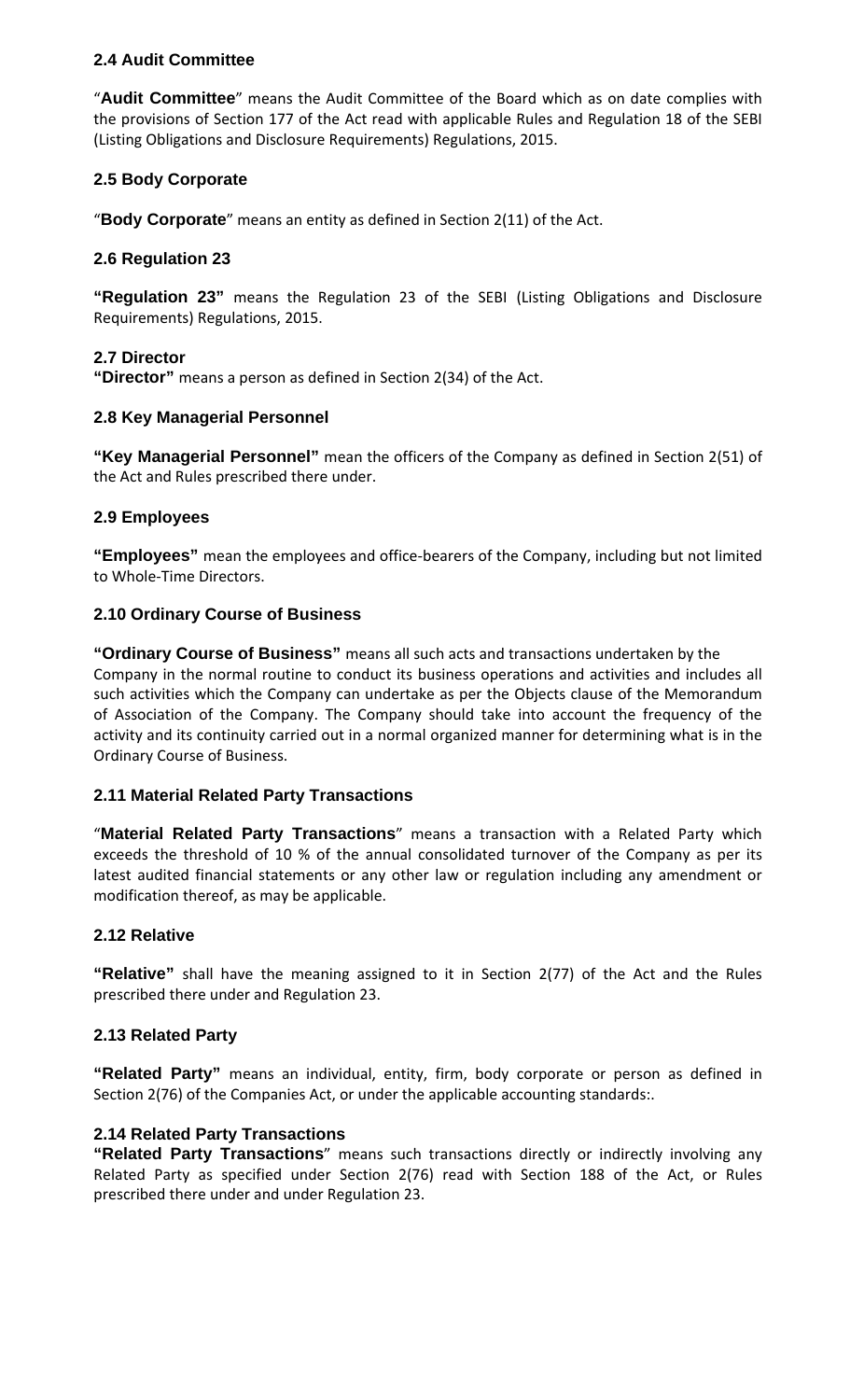#### **2.15 Senior Management**

**''Senior Management''** means personnel of the Company who are members of its core management team excluding Board comprising all members of management one level below the Senior Vice-president, including the functional heads.

### **2.16 Subsidiary**

**"Subsidiary"** means a company as defined in Section 2(87) of the Act read with relevant Rules prescribed there under.

**2.17** Any other term not defined herein shall have the same meaning as defined in the Act, the Listing Regulations, Securities Contracts (Regulation) Act, 1956 or any other Applicable Law or Regulation in force.

# **3. RELATED PARTY TRANSACTIONS UNDER THE POLICY**

**3.1** The Company deploys both technical and commercial expertise in managing the functions of viz., Sales, Marketing, Sourcing, Finance, Internal Audit and Secretarial. The Company also has structured delegation of authority. The Senior Management is educated on Related Party Transactions.

Related Party Transactions, whether under the Act or under the Income Tax Act, 1961 including nuances and changes therein are informed to the Senior Management from time to time by the Corporate Finance team including those in Direct and Indirect Taxations. As a matter of policy, regardless of whether an entity is a Related Party or not, there is an inherent mechanism by which comparative quotes are obtained from more than one source before fixing prices in respect of procurements. When it comes to pricing of sale transactions, there is no specific guideline or instruction for any concessional approach to be adopted for sale transactions with Related Parties.

**3.2** Any transfer of resources, services or obligations between the Company and a Related Party, would get covered as a **'Related Party Transaction',** whether or not, there is an element of consideration or price.

# **3.3 Prohibited Related Party Transactions**

Related Party Transactions are prohibited, unless approved or ratified by the Audit Committee and / or the Board of the Company in accordance with this Policy.

### **3.4 Approval Process**

1. The Company will enter into Related Party Transactions only with the prior approval of the Audit Committee. The Audit Committee may grant omnibus approval for the proposed Related Party Transaction subject to the following conditions:

a) The Audit Committee shall lay down the criteria for granting omnibus approval in line with this Policy and such approval shall be applicable in respect of transactions which are repetitive in nature;

b) The Audit Committee shall satisfy itself the need for such omnibus approval and that such approval is in the interest of the Company;

c) Such omnibus approval shall specify the following:

- Name(s) of the Related Party;
- Nature of the transaction;
- Period of transaction;
- Maximum amount of transaction that can be entered into;
- The indicative base price / current contracted price and the formula for variation in the price, if any, and;
- Such other conditions as the Audit Committee may deem fit.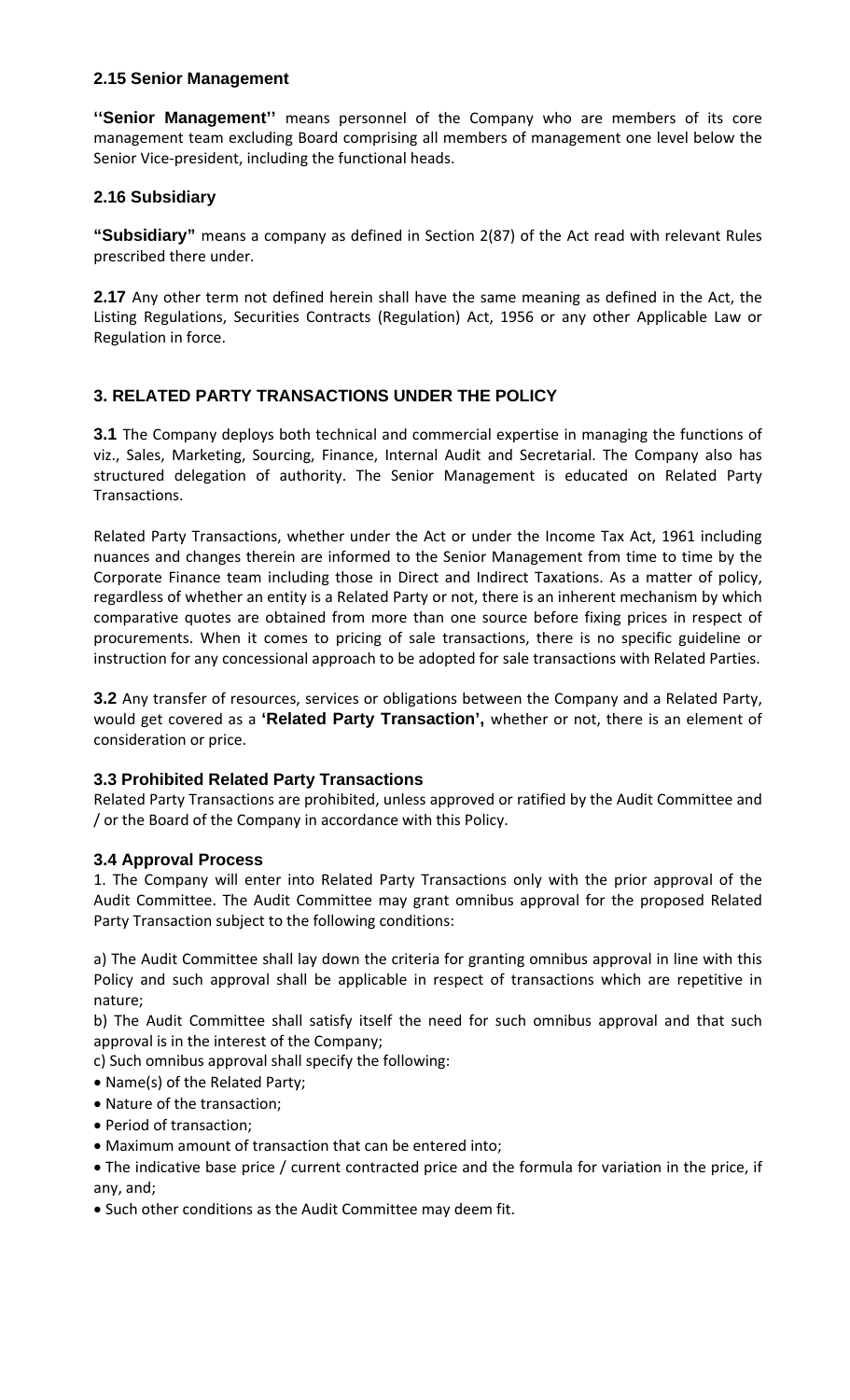d) In such cases where the need for Related Party Transaction cannot be foreseen and details as required above are not available, the Audit Committee may grant omnibus approval for such transactions subject to their value not exceeding Rs. 1 crore per transaction;

e) The Audit Committee shall review, at least on a quarterly basis, the details of Related Party Transactions entered into by the Company pursuant to each of the omnibus approval given;

f) Such omnibus approvals shall be valid for a period not exceeding one year and shall require fresh approvals after the expiry of one year.

2. All material related party transactions shall require approval of the shareholders through resolution and the related parties shall abstain from voting on such resolutions whether the entity is a related party to the particular transaction or not.

3. The Audit Committee will also undertake an evaluation of the Related Party Transaction. If that evaluation indicates that the Related Party Transaction would require further approval of the Board, or if the Board in any case considers to review any such matter, the Audit Committee will report the Related Party Transaction, together with a summary of material facts, to the Board for its review/approval as the case may be.

4. If the Board is of the view that the Related Party Transaction needs to be approved at a general meeting of the shareholders by way of a special resolution pursuant to Applicable Law, the same shall be put up for approval by the shareholders of the Company.

5. If prior approval of the Audit Committee or Board or general meeting for entering into a Related Party Transaction is not feasible, then the Related Party Transaction shall be ratified by the Audit Committee and the Board or general meeting, if required, within 3 months of entering in the Related Party Transaction.

6. In any case where either the Audit Committee or Board or a General Meeting determines not to ratify a Related Party Transaction that has been commenced without approval, the Committee or Board or the general meeting, as appropriate, may direct additional actions including, but not limited to, immediate discontinuation or rescission of the transaction, or modification of the transaction to make it acceptable for ratification. In connection with any review of a Related Party Transaction, the Audit Committee or Board has authority to modify or waive any procedural requirements of this Policy.

7. In determining whether to approve or ratify a Related Party Transaction, the Audit Committee or Board will consider whether the Related Party Transaction is on reasonable terms having regard to the circumstances of the case and the extent of the Related Party's interest in the transaction.

### **3.5 Related Party Transactions that shall not require Approval:**

The following transactions shall not require separate approval under this Policy:

(i) Any transaction that involves the providing of compensation to a Director or Key Managerial Personnel, in accordance with the provisions of the Act , in connection with his or her duties to the Company or any of its Subsidiaries or Associates, including the reimbursement of reasonable business and travel expenses incurred in the Ordinary Course of Business;

(ii) Indemnification and advancement of expenses made pursuant to any agreement or by‐laws of the Company;

(iii) Any transaction in which the Related Party's interest arises solely from ownership of securities issued by the Company and all holders of such securities receive the same benefits pro rata as the Related Party;

(iv) Any transaction which is in the Ordinary Course of Business and on an Arm's Length Basis as determined in terms of this Policy;

(v) Any transaction entered into between a holding company and its wholly owned subsidiary whose accounts are consolidated with such holding company and placed before the shareholders at the general meeting for approval;

(vi) Transactions that have been approved by the Board under the specific provisions of the Act, e.g. inter‐corporate deposits, borrowings, investments with or in wholly owned subsidiaries or other Related Parties;

(vii) Payment of Dividend;

(viii) Transactions involving corporate restructuring, such as buy‐back of shares, capital reduction, merger, demerger, approved by the Board and carried out in accordance with the specific provisions of the Act or the Listing Regulations;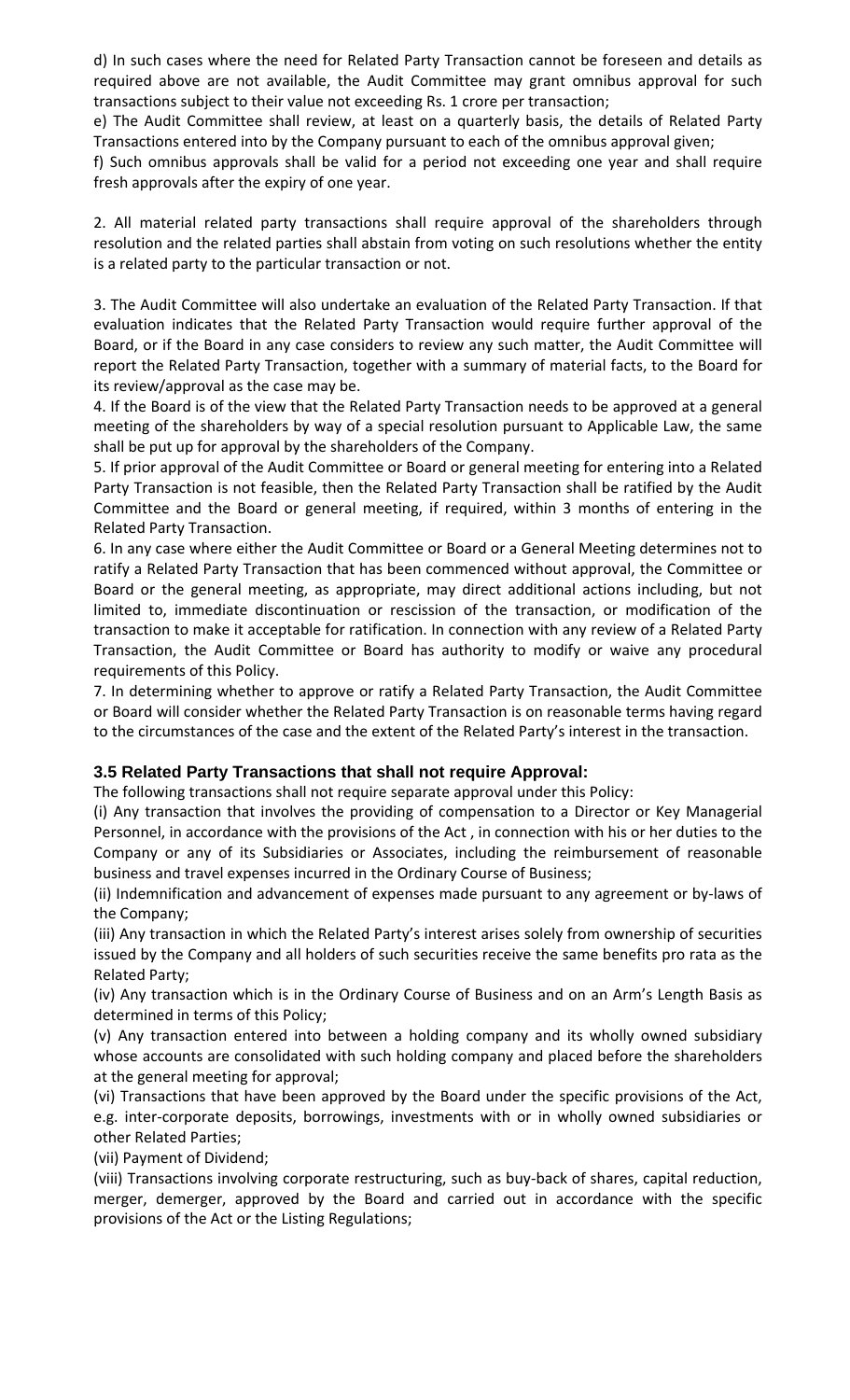(ix) Contribution to Corporate Social Responsibility, subject to approval of Corporate Social Responsibility Committee and within the overall limits approved by the Board of the Company; (x) Any other exception which is consistent with the Applicable Law, including any Rules or Regulations made there under, and must be approved in advance by the Audit Committee.

## **4. DISCLOSURE BY DIRECTORS/ KEY MANAGERIAL PERSONNEL**

• Each Director and Key Managerial Personnel of the Company shall promptly notify the Company / Company Secretary of any potential Related Party Transaction involving him or her or his or her Relatives, including any additional information about the transaction that the Company Secretary of the Company shall reasonably request. The Company Secretary, in consultation with other members of management and an independent counsel, as appropriate, will determine whether the transaction does, in fact, constitute a Related Party Transaction requiring compliance with this Policy. Ratification of a Related Party Transaction after its commencement or even its completion may be appropriate in some circumstances.

• Every Director or Key Managerial Personnel of the Company who is in any way, whether directly or indirectly, concerned or interested in a contract or arrangement or proposed contract or arrangement entered into or to be entered into shall disclose the nature of his concern or interest at the meeting of the Board in which the contract or arrangement is discussed and shall not participate in or exercise influence over any such meeting.

• Where any Director or Key Managerial Personnel, who is not so concerned or interested at the time of entering into such contract or arrangement, he/she shall, if he/she becomes concerned or interested after the contract or arrangement is entered into, disclose his/her concern or interest forthwith when he/she becomes concerned or interested or at the first meeting of the Board held after he/she becomes so concerned or interested.

• A contract or arrangement entered into by the Company without disclosure or with participation by a Director or Key Managerial Personnel who is concerned or interested in any way, directly or indirectly, in the contract or arrangement, shall be voidable at the option of the Company.

• In addition, each Director or Key Managerial Personnel is required to make disclosures of the entities in which they or their Relatives are or are deemed to be interested, in the prescribed format under Applicable Law.

• Any Director or Key Managerial Personnel who has been convicted of the offence dealing with Related Party Transactions at any time during the last preceding five years shall be disqualified for appointment as Director / Key Managerial Personnel, as the case may be.

## **5. GUIDING PRINCIPLES FOR REVIEW OF RELATED PARTY TRANSACTIONS 5.1 Overall**

To review a Related Party Transaction, the Board or Audit Committee will be provided with all the relevant information pertaining to the Related Party Transaction, including the terms of the transaction, the purpose and potential benefits to the Company of the transaction and any other information regarding the Related Party Transaction or the Related Party in the context of the proposed transaction, as may be considered material by the Audit Committee or Board or shareholders, as may be applicable in the light of circumstances of a particular transaction. In determining whether approval needs to be accorded to a Related Party Transaction, the Board or Audit Committee will consider the following factors:

• Whether the terms of the Related Party Transaction are fair to the Company and would apply on the same basis if the transaction did not involve a Related Party;

• Whether there are any compelling business reasons for the Company to enter into the Related Party Transaction and the nature of alternative transactions, if any;

• Whether the Related Party Transaction would present an improper conflict of interest for any Director or Key Managerial Personnel of the Company, taking into account the size of the transaction, the overall interest of the Director, Key Managerial Personnel or other Related Party, the direct or indirect nature of the Director, Key Managerial Personnel or other Related Party's interest in the transaction and the ongoing nature of any proposed relationship and any other factors the Board or Audit Committee deem fit to consider.

The Audit Committee or Board, in its sole discretion, may impose such conditions as it deems appropriate on the Company or the Related Party in connection with approval of the Related Party